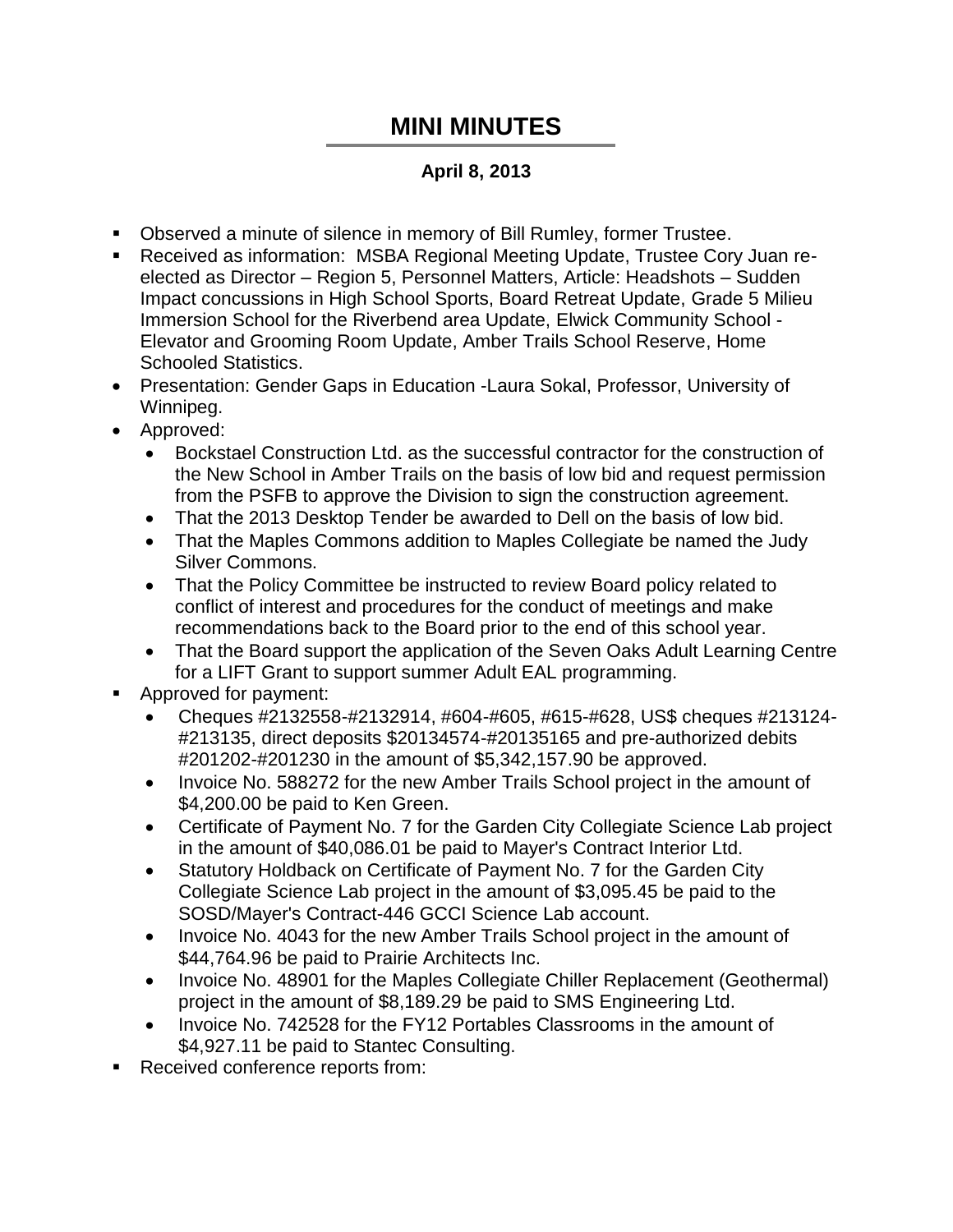- Fatumah Mbabaali, Vice-Principal, Margaret Park School: Leading and Learning (Navigating Change . . . Embracing the Leadership Constant), February 14 to 15, 2013 - Winnipeg.
- Alyssa Rajotte, Teacher, École Leila North Community School: The Center for Teaching and Learning - Readers and Writers Workshop, November 4 to 9, 2012 - Edgecombe, Maine.
- Chloe Plamondon, Teacher, Maples Collegiate: Midwest Band Clinic, December 18 to 22, 2012 - Chicago, Illinois.
- Kathleen Lukas, Teacher, Forest Park School: Hawaii International Conference on Education, January 6 to 9, 2013 - Honolulu, Hawaii.
- Stacy Stockton, Teacher, West St. Paul School: The Reggio Emilia Approach to Early Years Education - Complexities: Encounters with the Pedagogical Project of Reggio Emilia, October 20 to 21, 2012 - Westminster, British Columbia.
- Received correspondence from:
	- Wayne Shimizu, Secretary-Treasurer, Seven Oaks School Division: Distribution of the Notices of Tax Requirements 2012 (to the City, RMs, DSFM and SFB).
	- Physical Activity Coalition of Manitoba: 2013 Conference Moving Research to Action - Wednesday, April 3, 2013.
	- Darryl Gervais, Director Instruction, Curriculum and Assessment Branch: Consultation Concerning the Proposed Policy for the Recognition of External Language Credentials.
	- Edward Ploszay, Chair, Seven Oaks School Division: Letter to the Honourable Nancy Allan supporting the Safe and Inclusive Schools Initiative (Bill 18).
	- MSBA ebulletin March 27, 2013.
	- MSBA Education Modules: Trustee Professional Development.
	- MSBA Division Dispatches: MSBA YouTube Channel for quick and easy tips, thought-provoking issues, tutorials and more.
	- R. John Weselake, A/Executive Director, The Public Schools Finance Board: École Leila North Community School - 2013 Portable Assessment.
	- Lynne Mavins, Director, Schools Finance Branch: The Copyright Board of Canada redetermination on the Access Copyright Elementary and Secondary School Tariff.
	- Aileen Najduch & Jean-Vianney Auclair, Assistant Deputy Ministers, School Programs Division: Learning to Age 18 Coordinator Grant.
	- R. John Weselake, A/ Executive Director, The Public Schools Finance Board: Maples Collegiate - Self Funded Commons Addition - Approval to Proceed to Construction Documents.
	- Labour Relations, Manitoba School Boards Association: CPI, Unemployment Rate and Regional Trends Up-date.
	- Education Week in Manitoba April 15 to 19, 2013.
	- Manitoba School Boards Association: Arbitration Bulletin No. 01-2013.
	- Selkirk and District Planning Area: R.M. of West St. Paul Notice of Hearing, Conditional Use No. 4, 2013.
	- First Year University Now Brochure.